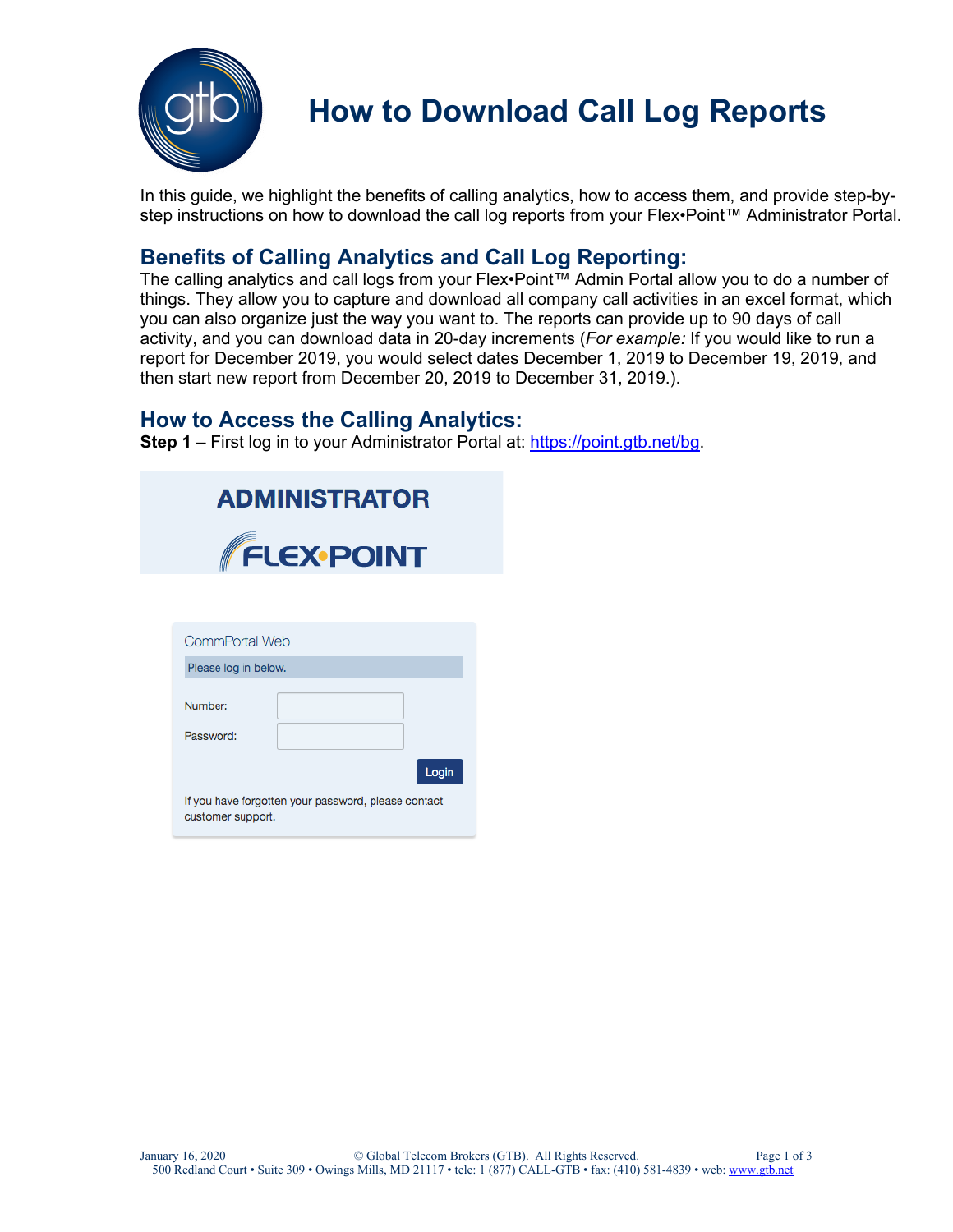

# **How to Download Call Log Reports**

#### **Step 2** - Click on Call Analytics.

| Home                            | Groups                                                                                                     |  |  |  |  |  |
|---------------------------------|------------------------------------------------------------------------------------------------------------|--|--|--|--|--|
| <b>Groups</b>                   | Groups can be used to manage how calls are handl                                                           |  |  |  |  |  |
| <b>YY's Hunt Groups (MLHGs)</b> | available member. Call Pickup Groups allow lines to                                                        |  |  |  |  |  |
| <b>call Pickup Groups</b>       |                                                                                                            |  |  |  |  |  |
| <b>All Lines</b>                |                                                                                                            |  |  |  |  |  |
| & Users                         |                                                                                                            |  |  |  |  |  |
| $\bigcap$ Attendants            | Hunt <sup>(</sup>                                                                                          |  |  |  |  |  |
| <b>ALL Group Access</b>         | (ML                                                                                                        |  |  |  |  |  |
| <b>I</b> A Phones               | <b>All Lines</b>                                                                                           |  |  |  |  |  |
| <b>Services</b>                 | The All Lines pages provide access to details of all I<br>Attendants and Group Access Lines. Manage the pl |  |  |  |  |  |
| <b>曲 Departments</b>            | page.                                                                                                      |  |  |  |  |  |
| <b>*** Short Codes</b>          |                                                                                                            |  |  |  |  |  |
| $\equiv$ Account Codes          |                                                                                                            |  |  |  |  |  |
| &. Extensions                   | Atter<br><b>Users</b>                                                                                      |  |  |  |  |  |
| Call Analytics                  |                                                                                                            |  |  |  |  |  |
| J-' Music on Hold C'            |                                                                                                            |  |  |  |  |  |
| Misc. Settings                  | <b>Services</b>                                                                                            |  |  |  |  |  |
| ? Help                          | To configure and manage further business services                                                          |  |  |  |  |  |

## **How to Download the Call Log Report:**

|  |  |  |  |  | Step 1 - Click on Download Logs. |  |  |
|--|--|--|--|--|----------------------------------|--|--|
|--|--|--|--|--|----------------------------------|--|--|

| <b>Call Analytics</b> |          |  |         |                                               |  |               |                                                                               |
|-----------------------|----------|--|---------|-----------------------------------------------|--|---------------|-------------------------------------------------------------------------------|
|                       | Summary  |  | Reports |                                               |  | Download Logs |                                                                               |
|                       |          |  |         | JACOBS AUTORAMA - ROCKVILLE IP Phones Summary |  |               |                                                                               |
|                       | Calls    |  |         |                                               |  |               | $21^2$ $2^2$ $53^2$ $0^2$ $42^2$                                              |
|                       | 24<br>18 |  |         |                                               |  |               | Internal calls unanswered<br>Internal calls answered<br><b>Outgoing calls</b> |
|                       |          |  |         |                                               |  |               | Incoming calls unanswered<br>Incoming calls answered                          |